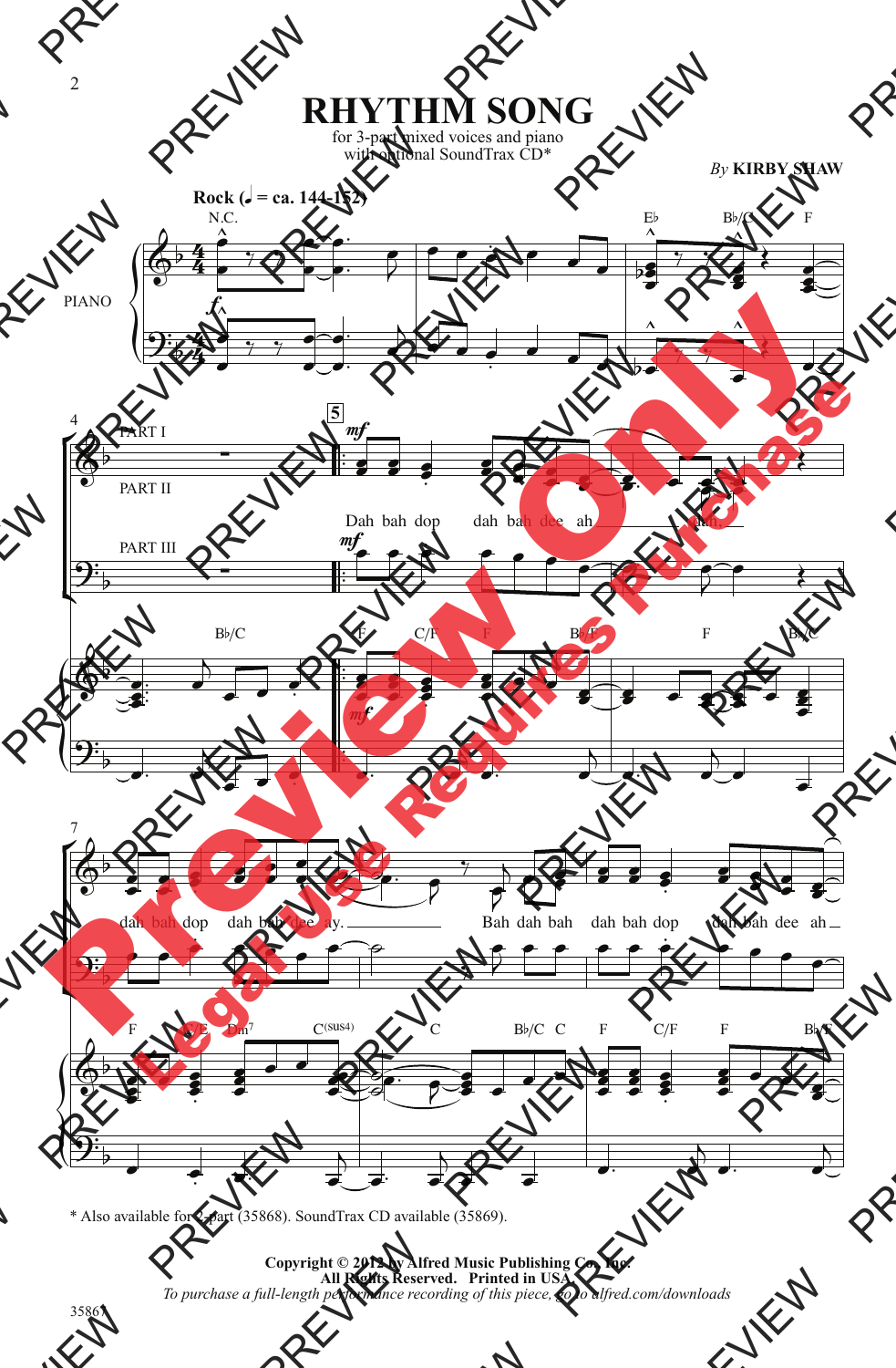

3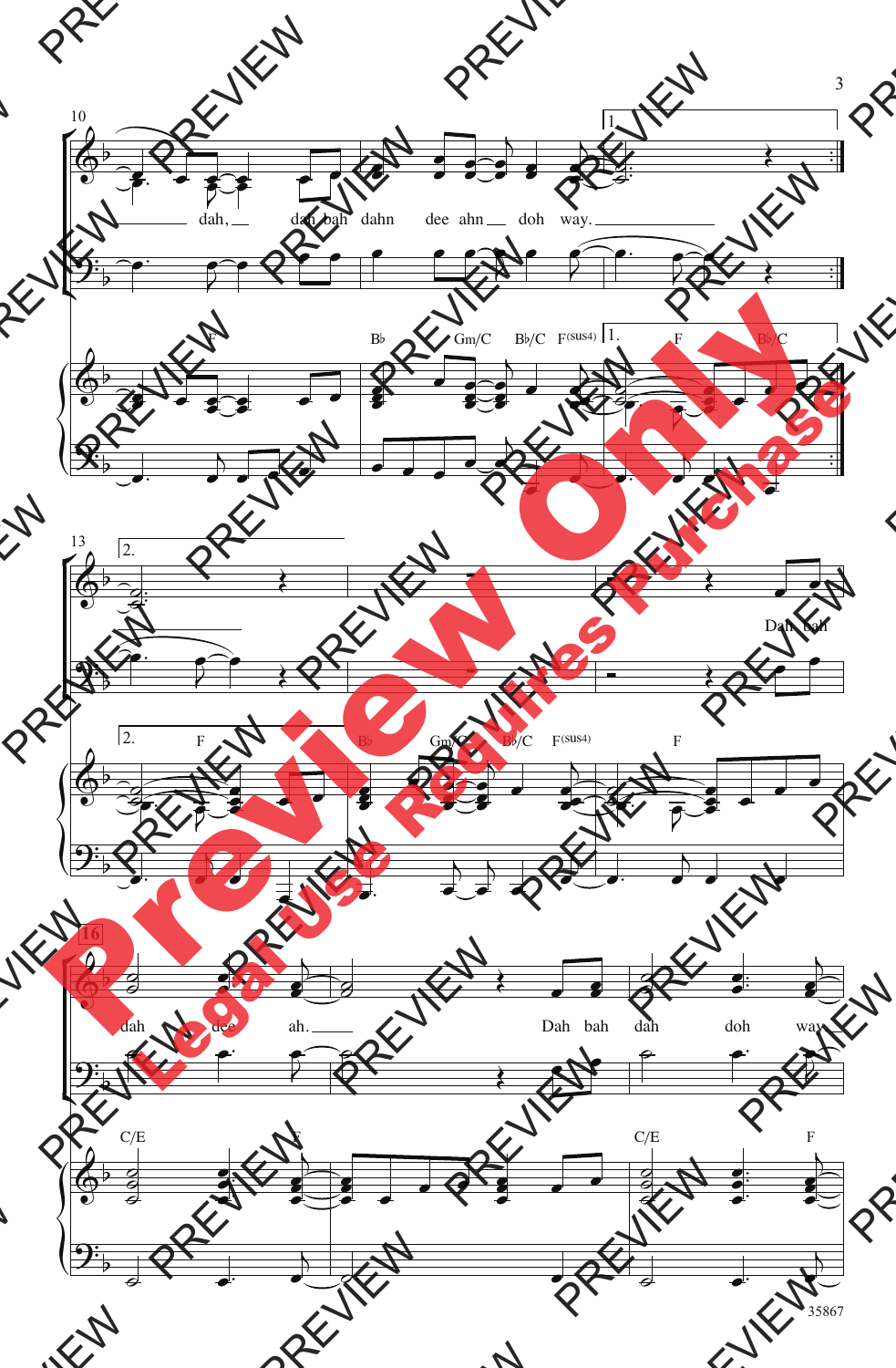

35867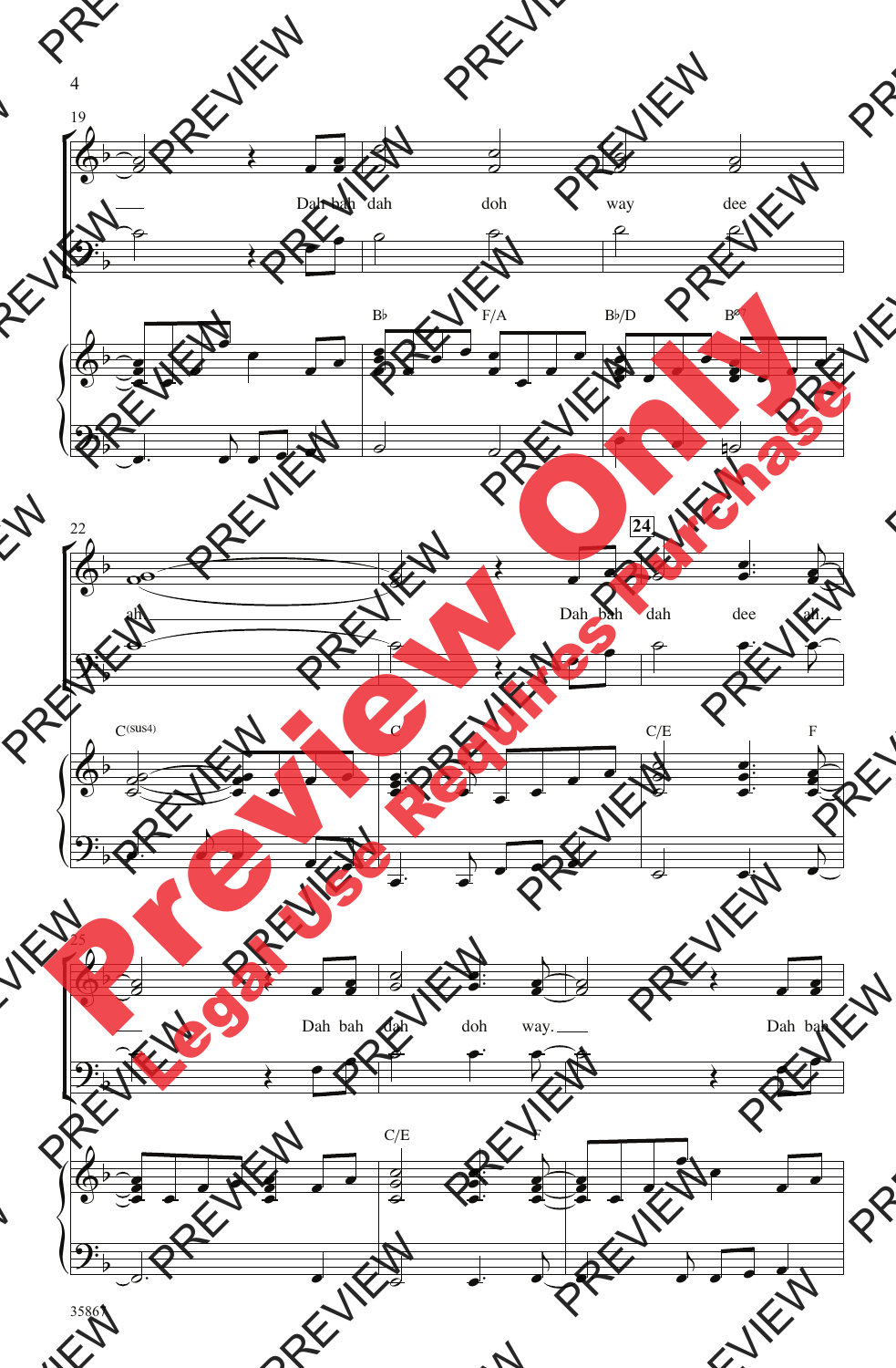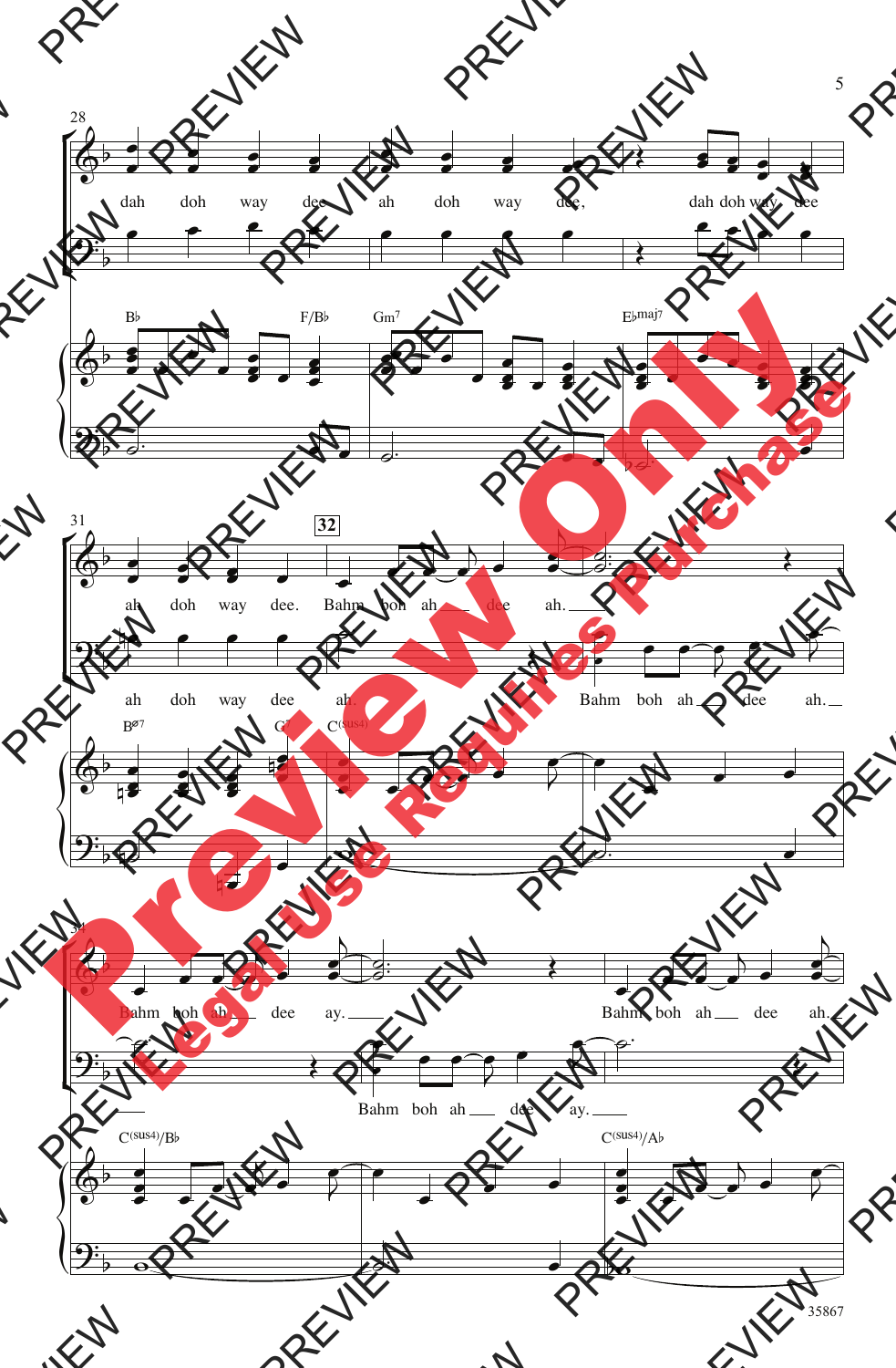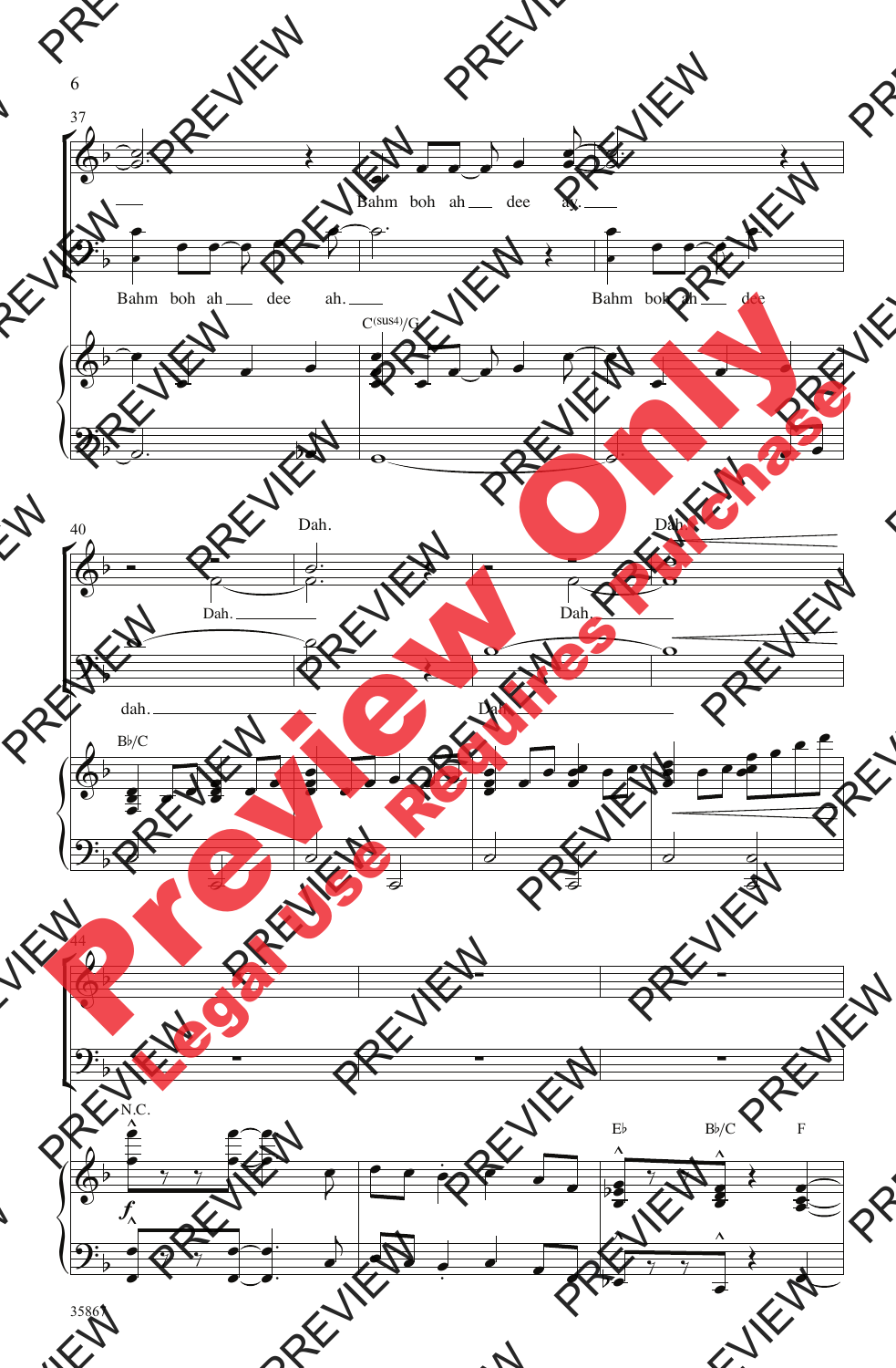